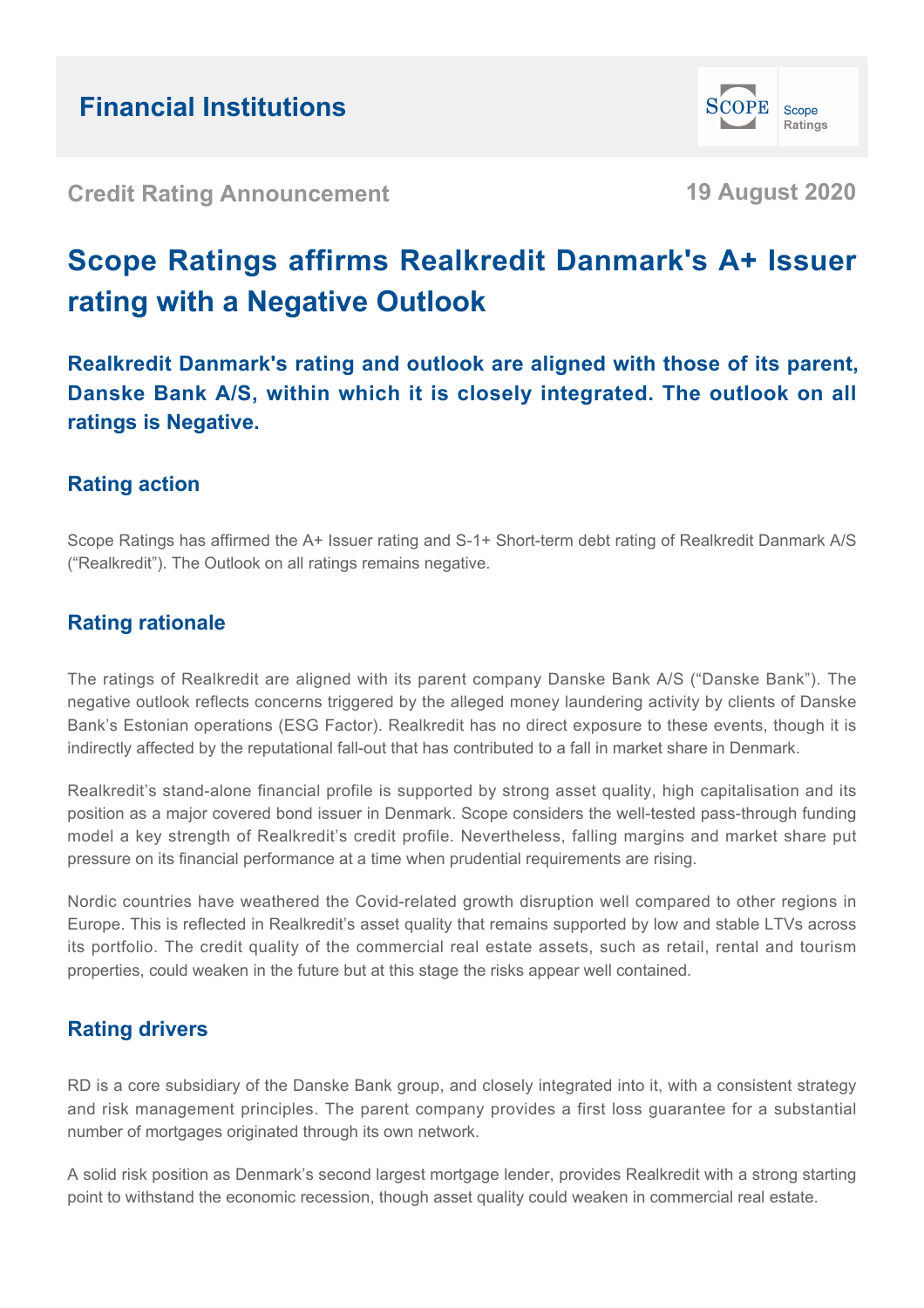Realkredit is dependent on wholesale funding; however, Denmark's covered bond market is well-established and liquid, with a broad range of domestic and international investors.

Profitability has been under pressure due to falling margins that Realkredit struggles to offset because it has limited ability to grow volume in a mature market or reduce an already very low cost base. RoE will remain under pressure from rising regulatory requirements, elevated impairments and falling market share.

### **Rating-change drivers**

Realkredit's Issuer Rating is aligned to that of its parent; therefore, any change is likely to lead to a concurrent change for Realkredit.

Weakening of Realkredit's positioning as a core subsidiary within the Danske Bank Group.

Material weakening in Realkredit's standalone financial position and market share in Denmark. This would be of concern if coupled with any sign of reduced parent commitment.

#### **Stress testing & cash flow analysis**

No stress testing was performed. No cash flow analysis was performed.

#### **Methodology**

The methodology/ies used for this rating(s) and/or rating outlook(s) (Bank Rating Methodology,4 May 2020) is available on https://www.scoperatings.com/#!methodology/list.

Information on the meaning of each rating category, including definitions of default and recoveries can be viewed in the "Rating Definitions - Credit Ratings and Ancillary Services" published on https://www.scoperatings.com/#!governance-and-policies/rating-scale. Historical default rates of the entities rated by Scope Ratings can be viewed in the rating performance report on https://www.scoperatings.com/#governance-and-policies/regulatory-ESMA. Please also refer to the central platform (CEREP) of the European Securities and Markets Authority (ESMA): http://cerep.esma.europa.eu/cerep-web/statistics/defaults.xhtml. A comprehensive clarification of Scope's definitions of default and rating notations can be found at https://www.scoperatings.com/#governance-andpolicies/rating-scale. Guidance and information on how Environmental, Social or Governance factors (ESG factor) are incorporated into the rating can be found in the respective sections of the methodologies or guidance documents provided on https://www.scoperatings.com/#!methodology/list.

The rating outlook indicates the most likely direction of the rating if the rating were to change within the next 12 to 18 months.

#### **Solicitation, key sources and quality of information**

The rated entity and/or its agents participated in the rating process.

The following substantially material sources of information were used to prepare the credit rating: public domain, the rated entity and Scope internal sources.

Scope considers the quality of information available to Scope on the rated entity or instrument to be satisfactory. The information and data supporting Scope's ratings originate from sources Scope considers to be reliable and accurate. Scope does not, however, independently verify the reliability and accuracy of the information and data.

Prior to the issuance of the rating or outlook action, the rated entity was given the opportunity to review the rating and/or outlook and the principal grounds on which the credit rating and/or outlook is based. Following that review, the rating was not amended before being issued.

#### **Regulatory disclosures**

This credit rating and/or rating outlook is issued by Scope Ratings GmbH, Lennéstraße 5, D-10785 Berlin, Tel +49 30 27891-0.

Lead analyst: Dierk Brandenburg, Managing Director

Person responsible for approval of the rating: Pauline Lambert, Executive Director

The ratings/outlooks were first released by Scope on 29 August 2018. The ratings/outlooks were last updated on 27 September 2018.

#### **Potential conflicts**

Please see www.scoperatings.com for a list of potential conflicts of interest related to the issuance of credit ratings.

#### **Conditions of use / exclusion of liability**

© 2020 Scope SE & Co. KGaA and all its subsidiaries including Scope Ratings GmbH, Scope Analysis GmbH, Scope Investor Services GmbH and Scope Risk Solutions GmbH (collectively, Scope). All rights reserved. The information and data supporting Scope's ratings, rating reports, rating opinions and related research and credit opinions originate from sources Scope considers to be reliable and accurate.